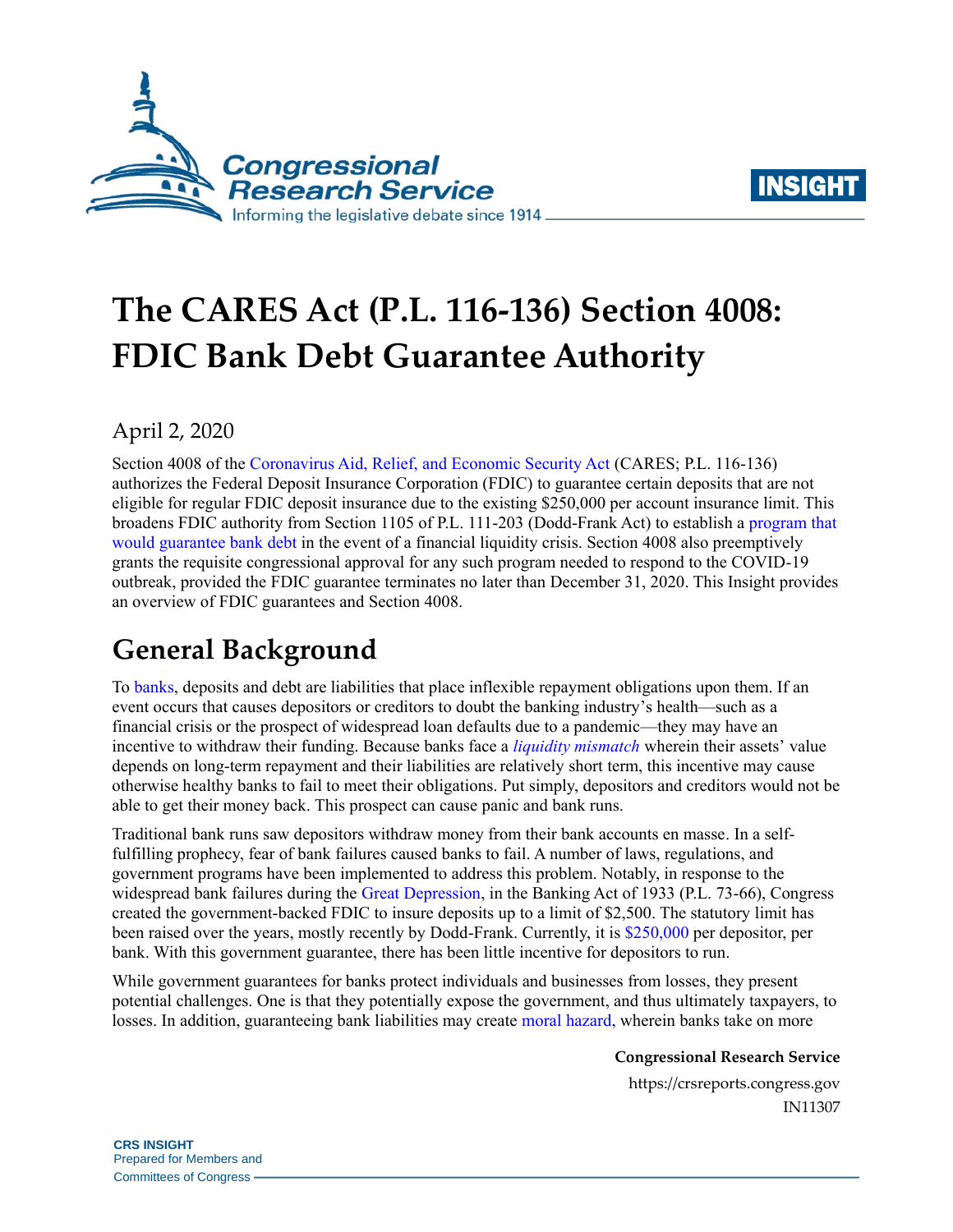risk than they otherwise would, because their depositors and creditors have less incentive to monitor bank riskiness. To limit potential losses and moral hazard, the deposit insurance limit is capped. Raising this cap could increase the probability that moral hazard occurs.

## **The 2008 Financial Crisis and Dodd-Frank**

The 2008 financial crisis revealed issues that caused some to raise concerns about aspects of existing government guarantees. For example, the deposit insurance limit, while sufficient to protect most individuals' accounts, did not cover deposit amounts in business checking accounts, local government accounts, and other non-interest bearing transaction accounts that exceeded the insurance limit. Moreover, financial panic during this crisis caused a different [kind of run,](https://www.nber.org/papers/w15223) wherein creditors withdrew funding from certain debt markets.

At the onset of the crisis, FDIC was required to abide by a [least-cost resolution](https://www.fdic.gov/regulations/laws/rules/2000-7800.html#fdic2000part360.1) standard and did not have authority to guarantee bank debt or deposit amounts over the limit. However, Section 141 of the Federal Deposit Insurance Improvement Act of 1991 [\(P.L. 102-242\)](http://www.congress.gov/cgi-lis/bdquery/R?d102:FLD002:@1(102+242)) granted an [exception](https://www.fdic.gov/bank/historical/crisis/chap2.pdf) to the least cost resolution requirement to address failures that could pose ["systemic risk"](https://crsreports.congress.gov/product/pdf/IF/IF10700) (i.e., risk to the entire financial system). The FDIC used this exception to create the [Temporary Liquidity Guarantee Program](https://www.fdic.gov/regulations/resources/tlgp/index.html) (TLGP) in October 2008. The program expired on December 31, 2012. TLGP had two parts: the Transaction Account Guarantee (TAG) program and the Debt Guarantee Program (DGP). TAG provided no-limit deposit insurance for non-interest bearing transaction accounts to banks that chose to join the program for an additional assessment fee. DGP fully guaranteed newly issued bank debt.

Dodd-Frank included provisions related to those programs. Section 343 expanded the coverage of TAG to all depository institutions, not just those that voluntarily joined, and set a mandatory expiration date for the program of December 31, 2012.

The precrisis authority the FDIC relied on did not explicitly envision a debt guarantee. Section 1105 explicitly authorized the FDIC to guarantee bank debt during a liquidity crisis, but established procedures that the FDIC, the Federal Reserve, and the Treasury must follow before such guarantees could be issued. Among those procedures was a requirement that Congress pass a joint resolution of approval of the guarantee program, including the maximum allowable amount of debt guaranteed. In addition, the law as enacted did not allow a debt guarantee program to cover deposits.

Thus, at the onset of the COVID-19 outbreak, the FDIC did not have specific authority to guarantee deposits beyond the insurance limit, such as those in large, non-interest bearing transaction accounts.

## **COVID-19 and the CARES Act**

In response to the COVID-19 outbreak, individuals and businesses have significantly reduced economic activity, potentially inflicting unanticipated losses on banks and conceivably causing a liquidity event. The [Fed has responded](https://crsreports.congress.gov/product/pdf/IN/IN11259) by using its [legal authorities](https://crsreports.congress.gov/product/pdf/LSB/LSB10435) to implement a number of programs ready to provide liquidity to financial markets. In addition, the Fed, FDIC, and other depository regulators [have taken a](https://crsreports.congress.gov/product/pdf/IN/IN11278)  [number of actions](https://crsreports.congress.gov/product/pdf/IN/IN11278) to provide guidance to and temporarily reduce regulatory burden on the banking industry.

As part of Congress's response to COVID-19, Section 4008 of the CARES Act expands the FDIC authority to guarantee bank liabilities through two measures. One, it allows a FDIC debt guarantee program authorized under Section 1105 of the Dodd-Frank Act to back non-interest bearing transaction accounts. Two, it preemptively grants the necessary congressional approval for such a program up to any limit, provided the FDIC's guarantee terminates no later than December 31, 2020. In addition, it grants the National Credit Union Administration—the agency that insures credit unions—the authority to